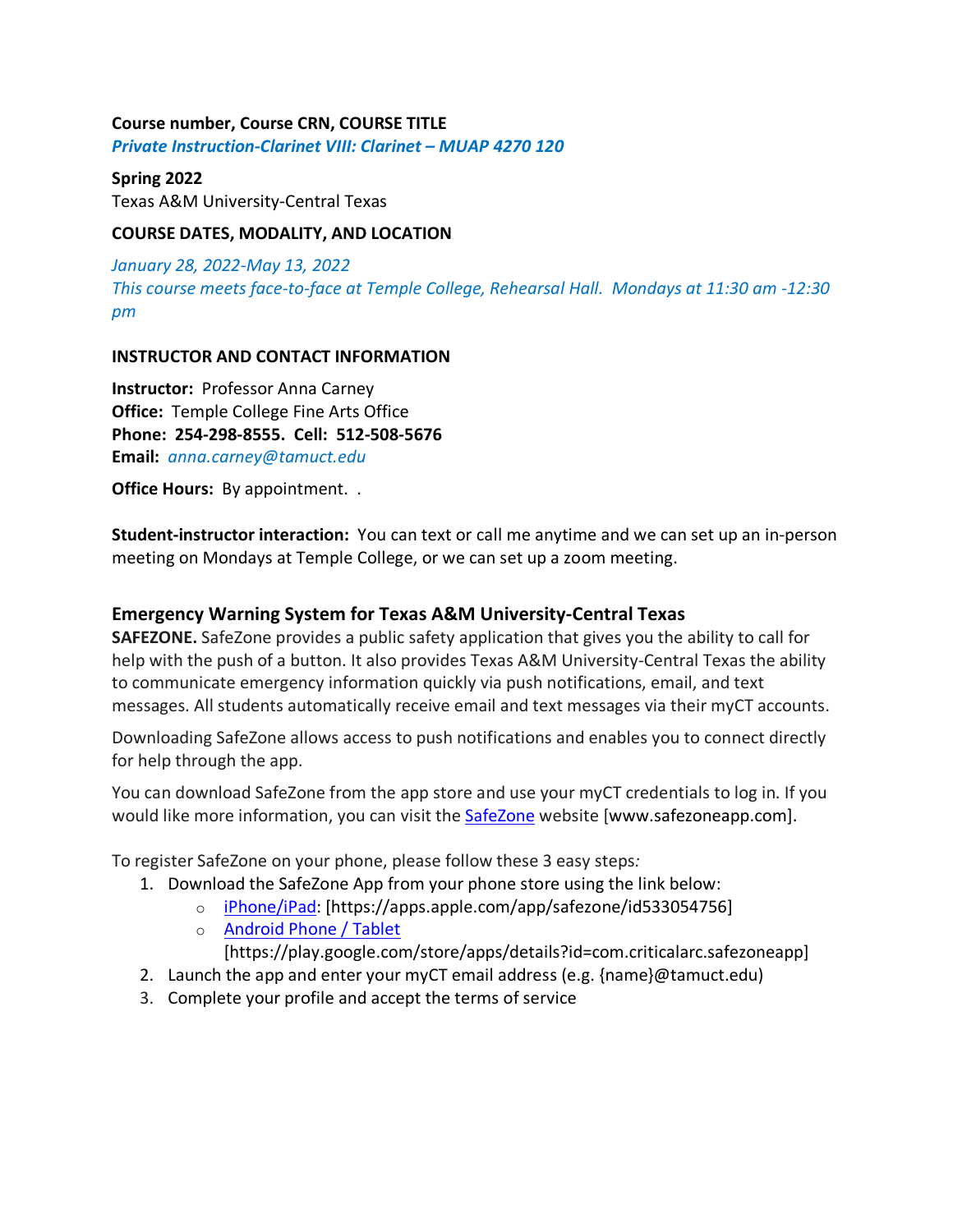#### **COURSE INFORMATION**

### **Course Overview and description**

MUAP 4270. Private Lesson Instruction VIII. 2 Credit Hours. This course is designed to provide individualized instruction in solo technique and repertoire for the musical performer. Prerequisite: 7 semesters of private instruction; Corequisite: MUSI 4098 (Senior Recital) required.

#### **Course Objective or Goal**

To perform the clarinet at the appropriate level for an upper division music major and prepare for your senior recital

## **Student Learning Outcomes**

.

*Upon successful completion of this course you will be able to:*

- *1. Perform in six major or minor keys in the Foundation Studies per semester*
- *2. Perform solo literature on Student Recital with an accompanist*
- *3. Perform at Midterm, Senior Recital and Final juries*
- *4. Learn Clarinet Etudes*

## **Required Reading and Textbook(s)**

- *1. Foundation Studies by David Hite*
- *2. Solos as assigned*
- *3. Artistic Studies by David Hite*
- *4. Orchestral Excerpts as assigned*

## **COURSE REQUIREMENTS**

#### Course Requirements: (include point values for each- not just a percentage)

*Weekly Lessons 100 points per lesson, 50% of final grade*

*Warm ups, scales, etudes, solos, materials, equipment, & pianist when required.*

| <b>Student Recital / Senior</b> | 100 points, 25% of final grade |  |  |
|---------------------------------|--------------------------------|--|--|
|                                 |                                |  |  |

*Final Jury 100 points, 25% of final grade*

#### **Posting of Grades**

*Grades will be handed to you weekly at the end of your lesson*

#### **Grading Policies**

*Unexcused absences will cause your final grade to drop one complete grade per.*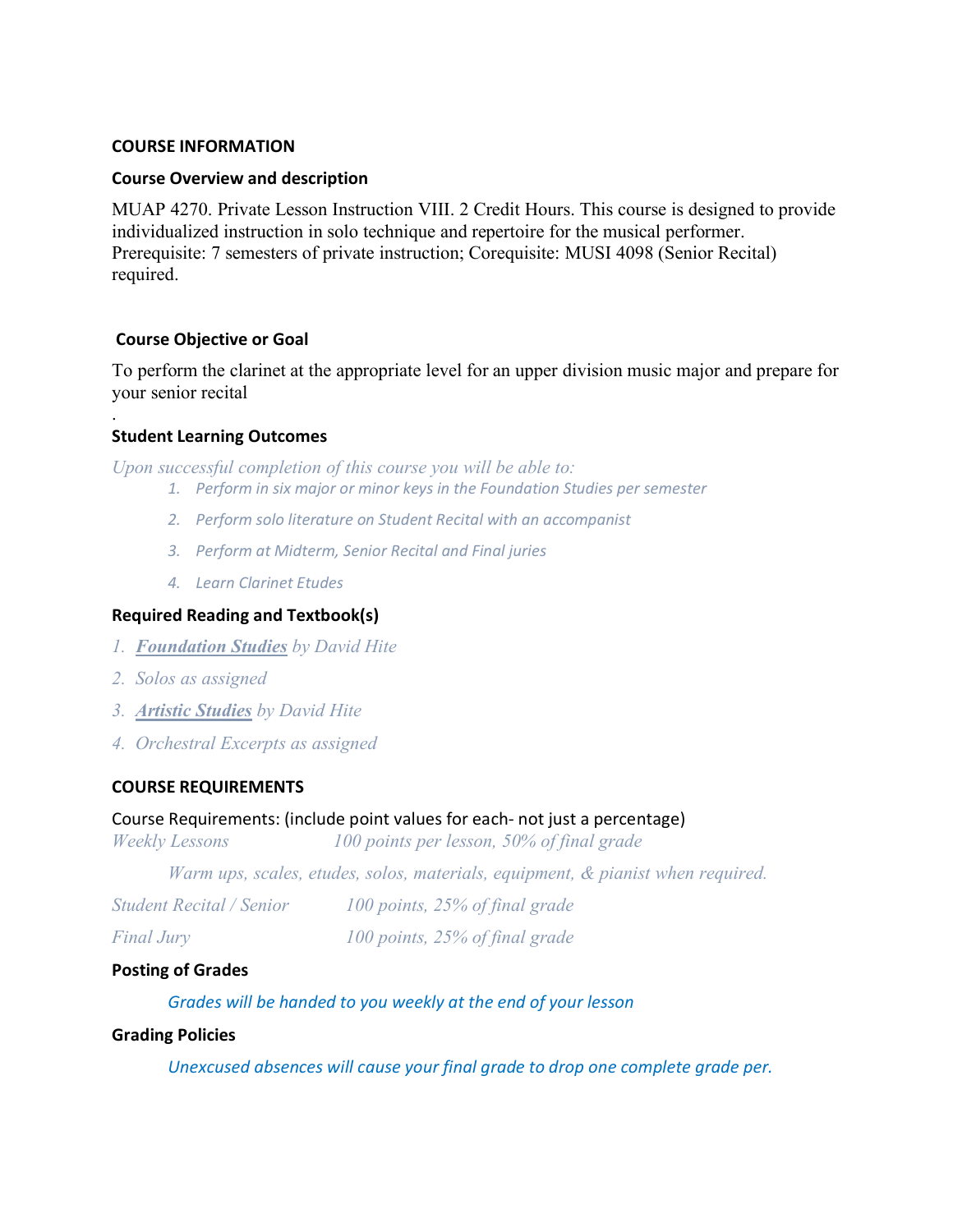#### **COURSE OUTLINE AND CALENDAR**

#### **Complete Course Calendar**

*Criteria of assigned materials in music lessons is based on the student's individual technical and artistic level, therefore it is a customized program weekly dependent on the level of each student*

*16 week course January 28, 2022-May 13, 2033*

#### **Important University Dates**

*https://www.tamuct.edu/registrar/academic-calendar.html]*

#### **TECHNOLOGY REQUIREMENTS AND SUPPORT**

*The student will need to be able to access YouTube for any listening assignments.*

*In the case of a university lockdown due to COVID, or any other crisis, lessons will continue virtually. The student will need an electronic device that includes a camera and microphone (internal mic is fine).* 

*The student will need to download the app Zoom onto their device. https://zoom.us/*

## **Technology Requirements**

This course will use the A&M-Central Texas Instructure Canvas learning management system. **We strongly recommend the latest versions of Chrome or Firefox browsers. Canvas no longer supports any version of Internet Explorer.**

Logon to A&M-Central Texas Canvas [https://tamuct.instructure.com/] or access Canvas through the TAMUCT Online link in myCT [https://tamuct.onecampus.com/]. You will log in through our Microsoft portal.

Username: Your MyCT email address. Password: Your MyCT password

## **Canvas Support**

Use the Canvas Help link, located at the bottom of the left-hand menu, for issues with Canvas. You can select "Chat with Canvas Support," submit a support request through "Report a Problem," or call the Canvas support line: 1-844-757-0953.

For issues related to course content and requirements, contact your instructor.

## **Online Proctored Testing**

A&M-Central Texas uses Proctorio for online identity verification and proctored testing. This service is provided at no direct cost to students. If the course requires identity verification or proctored testing, the technology requirements are: Any computer meeting the minimum computing requirements, plus web camera, speaker, and microphone (or headset). Proctorio also requires the Chrome web browser with their custom plug in.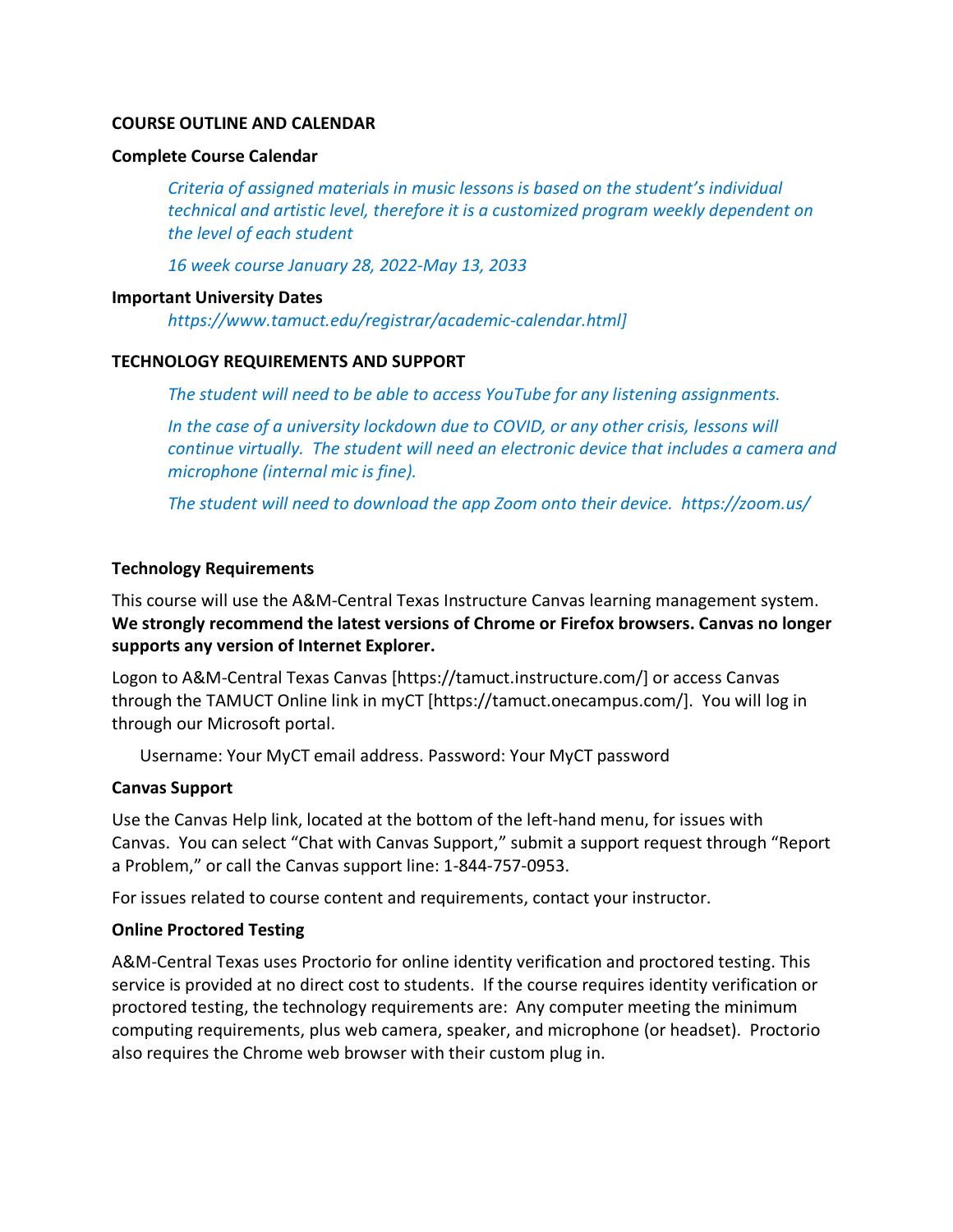## **Other Technology Support**

For log-in problems, students should contact Help Desk Central, 24 hours a day, 7 days a week

Email: helpdesk@tamu.edu Phone: (254) 519-5466 Web Chat: [http://hdc.tamu.edu] *Please let the support technician know you are an A&M-Central Texas student.*

# **UNIVERSITY RESOURCES, PROCEDURES, AND GUIDELINES**

# **Drop Policy**

If you discover that you need to drop this class, you must complete the Drop Request Dynamic Form through Warrior Web.

[https://dynamicforms.ngwebsolutions.com/casAuthentication.ashx?InstID=eaed95b9-f2be-45f3-a37d-

46928168bc10&targetUrl=https%3A%2F%2Fdynamicforms.ngwebsolutions.com%2FSubmit%2F Form%2FStart%2F53b8369e-0502-4f36-be43-f02a4202f612].

Faculty cannot drop students; this is always the responsibility of the student. The Registrar's Office will provide a deadline on the Academic Calendar for which the form must be completed. Once you submit the completed form to the Registrar's Office, you must go into Warrior Web and confirm that you are no longer enrolled. If you still show as enrolled, FOLLOW-UP with the Registrar's Office immediately. You are to attend class until the procedure is complete to avoid penalty for absence. Should you miss the drop deadline or fail to follow the procedure, you will receive an F in the course, which may affect your financial aid and/or VA educational benefits.

# **Academic Integrity**

Texas A&M University-Central Texas values the integrity of the academic enterprise and strives for the highest standards of academic conduct. A&M-Central Texas expects its students, faculty, and staff to support the adherence to high standards of personal and scholarly conduct to preserve the honor and integrity of the creative community. Any deviation by students from this expectation may result in a failing grade for the assignment and potentially a failing grade for the course. All academic misconduct concerns will be referred to the Office of Student Conduct. When in doubt on collaboration, citation, or any issue, please contact your instructor before taking a course of action.

For more information regarding the Student Conduct process, [https://www.tamuct.edu/student-affairs/student-conduct.html].

If you know of potential honor violations by other students, you may submit a report, [https://cm.maxient.com/reportingform.php?TAMUCentralTexas&layout\_id=0].

## **Academic Accommodations**

At Texas A&M University-Central Texas, we value an inclusive learning environment where every student has an equal chance to succeed and has the right to a barrier-free education. The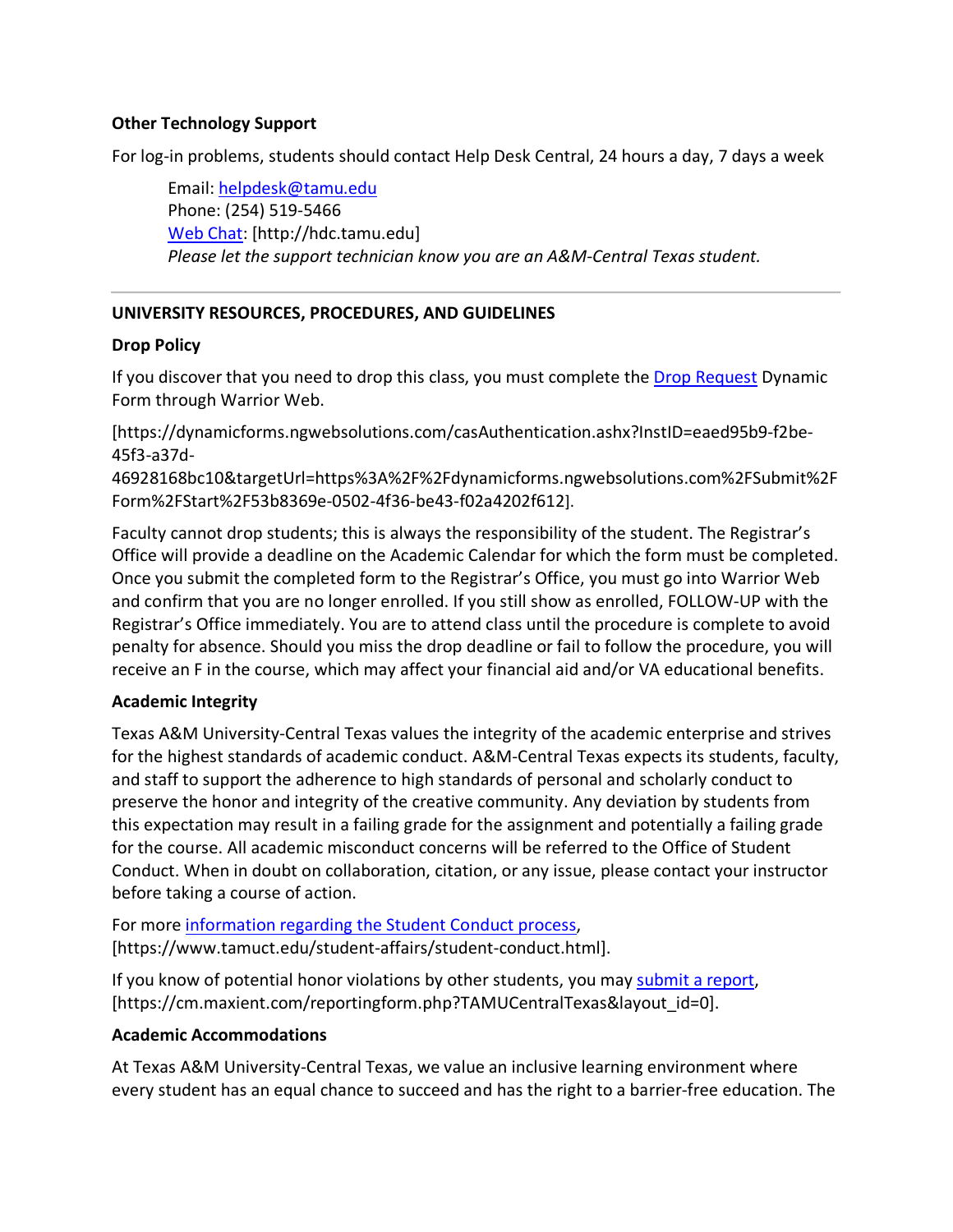Office of Access and Inclusion is responsible for ensuring that students with a disability receive equal access to the university's programs, services and activities. If you believe you have a disability requiring reasonable accommodations, please contact the Office of Access and Inclusion, WH-212; or call (254) 501-5836. Any information you provide is private and confidential and will be treated as such.

For more information, please visit our **Access & Inclusion** Canvas page (log-in required) [https://tamuct.instructure.com/courses/717]

# **Important information for Pregnant and/or Parenting Students**

Texas A&M University-Central Texas supports students who are pregnant and/or parenting. In accordance with requirements of Title IX and related guidance from US Department of Education's Office of Civil Rights, the Dean of Student Affairs' Office can assist students who are pregnant and/or parenting in seeking accommodations related to pregnancy and/or parenting. Students should seek out assistance as early in the pregnancy as possible. For more information, please visit Student Affairs [https://www.tamuct.edu/student-affairs/pregnantand-parenting-students.html]. Students may also contact the institution's Title IX Coordinator. If you would like to read more about these requirements and guidelines online, please visit the website [http://www2.ed.gov/about/offices/list/ocr/docs/pregnancy.pdf].

Title IX of the Education Amendments Act of 1972 prohibits discrimination on the basis of sex and gender–including pregnancy, parenting, and all related conditions. A&M-Central Texas is able to provide flexible and individualized reasonable accommodation to pregnant and parenting students. All pregnant and parenting students should contact the Associate Dean in the Division of Student Affairs at (254) 501-5909 to seek out assistance. Students may also contact the University's Title IX Coordinator.

# **Tutoring**

Tutoring is available to all A&M-Central Texas students, on a remote online basis. Visit the Academic Support Community in Canvas to view schedules and contact information. Subjects tutored on campus include Accounting, Advanced Math, Biology, Finance, Statistics, Mathematics, and Study Skills. Student success coaching is available online upon request.

If you have a question regarding tutor schedules, need to schedule a tutoring session, are interested in becoming a tutor, success coaching, or have any other question, contact Academic Support Programs at (254) 501-5836, visit the Office of Student Success at 212F Warrior Hall, or by emailing studentsuccess@tamuct.edu.

Chat live with a tutor 24/7 for almost any subject from on your computer! Tutor.com is an online tutoring platform that enables A&M-Central Texas students to log in and receive online tutoring support at no additional cost. This tool provides tutoring in over 40 subject areas except writing support. Access Tutor.com through Canvas.

# **University Writing Center**

University Writing Center: Located in Warrior Hall 416, the University Writing Center (UWC) at Texas A&M University–Central Texas (A&M–Central Texas) is a free service open to all A&M–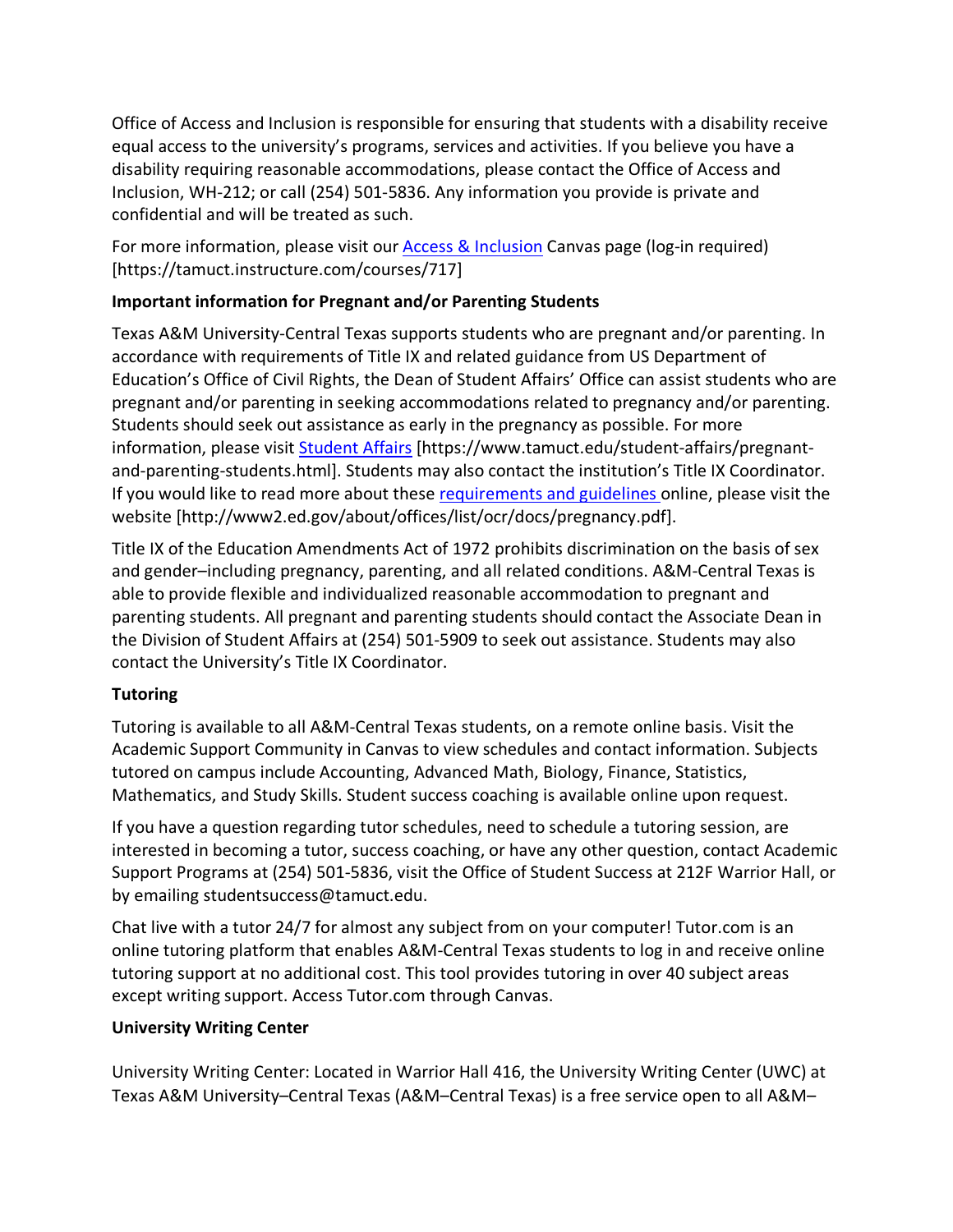Central Texas students. For the Fall 2021 semester, the hours of operation are from 10:00 a.m.- 5:00 p.m. Monday thru Thursday in Warrior Hall 416 (with online tutoring available every hour as well) with satellite hours available online only Monday thru Thursday from 6:00-9:00 p.m. and Saturday 12:00-3:00 p.m.

Tutors are prepared to help writers of all levels and abilities at any stage of the writing process. While tutors will not write, edit, or grade papers, they will assist students in developing more effective composing practices. By providing a practice audience for students' ideas and writing, our tutors highlight the ways in which they read and interpret students' texts, offering guidance and support throughout the various stages of the writing process. In addition, students may work independently in the UWC by checking out a laptop that runs the Microsoft Office suite and connects to WIFI, or by consulting our resources on writing, including all of the relevant style guides. Whether you need help brainstorming ideas, organizing an essay, proofreading, understanding proper citation practices, or just want a quiet place to work, the UWC is here to help!

Students may arrange a one-to-one session with a trained and experienced writing tutor by making an appointment via WCOnline at https://tamuct.mywconline.com/. In addition, you can email Dr. Bruce Bowles Jr. at bruce.bowles@tamuct.edu if you have any questions about the UWC, need any assistance with scheduling, or would like to schedule a recurring appointment with your favorite tutor by making an appointment via WCOnline at https://tamuct.mywconline.com/. In addition, you can email Dr. Bruce Bowles Jr. at bruce.bowles@tamuct.edu if you have any questions about the UWC, need any assistance with scheduling, or would like to schedule a recurring appointment with your favorite tutor.

## **University Library**

The University Library provides many services in support of research across campus and at a distance. We offer over 200 electronic databases containing approximately 400,000 eBooks and 82,000 journals, in addition to the 96,000 items in our print collection, which can be mailed to students who live more than 50 miles from campus. Research guides for each subject taught at A&M-Central Texas are available through our website to help students navigate these resources. On campus, the library offers technology including cameras, laptops, microphones, webcams, and digital sound recorders.

Research assistance from a librarian is also available 24 hours a day through our online chat service, and at the reference desk when the library is open. Research sessions can be scheduled for more comprehensive assistance, and may take place virtually through WebEx, Microsoft Teams or in-person at the library. Assistance may cover many topics, including how to find articles in peer-reviewed journals, how to cite resources, and how to piece together research for written assignments.

Our 27,000-square-foot facility on the A&M-Central Texas main campus includes student lounges, private study rooms, group work spaces, computer labs, family areas suitable for all ages, and many other features. Services such as interlibrary loan, TexShare, binding, and